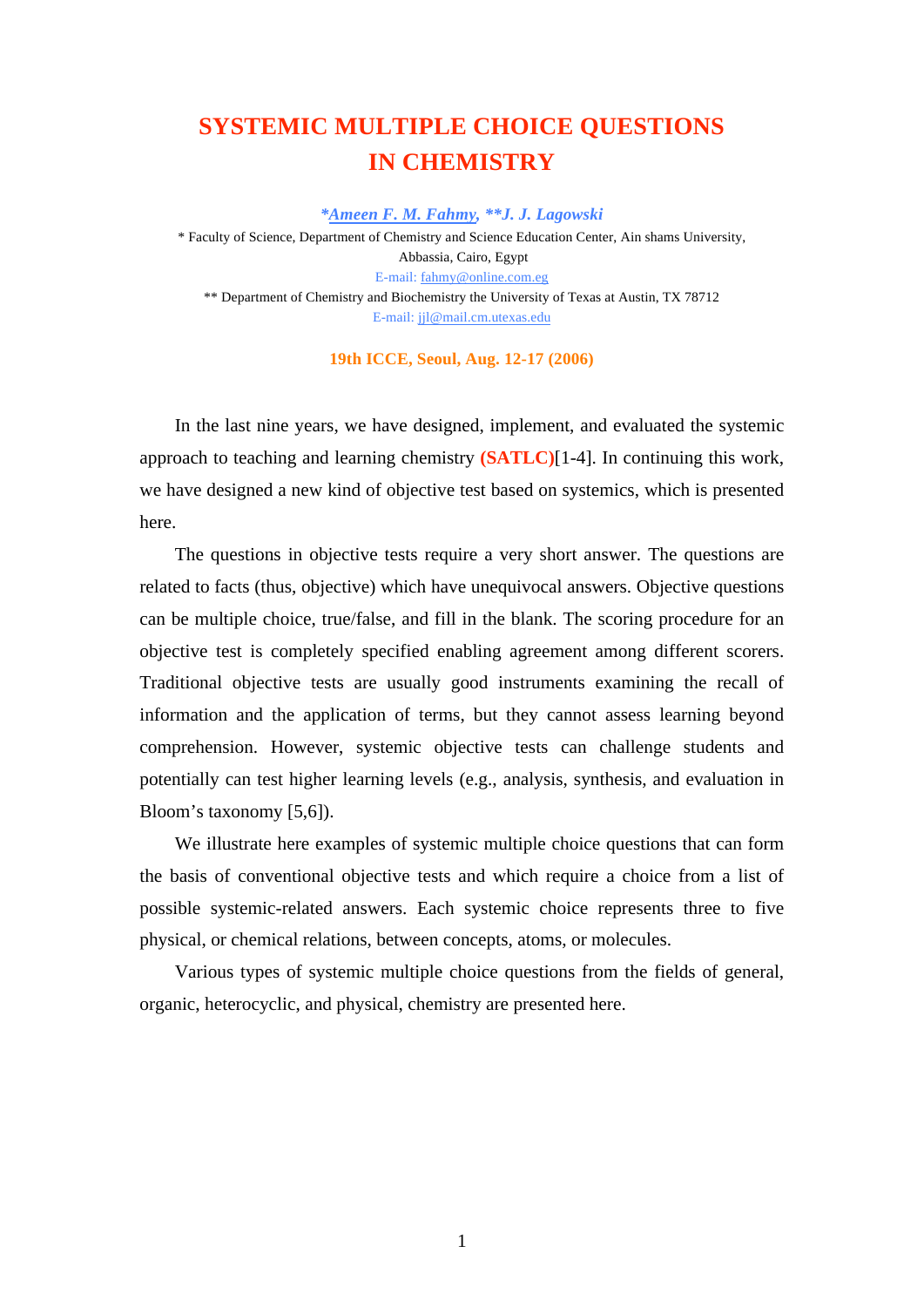## **Type (I): Choices from among triangular systemics:**

## **General Description:**

**Which of the following systemic diagrams represents the correct relations between**  $(A \rightarrow C)$ ? Indicate the correct systemic diagram by a  $(\sqrt{\ })$ :

(A, B, C) are concepts, atoms, or compounds.

(X, Y, Z) are physical or chemical relations.



**Correct answer**  $(\sqrt{})$  **is (a)** 

## **Specific Examples:**

**Q1. Which systemic diagram represents the correct chemical relations between iron and its compounds?**



**Correct answer**  $(\sqrt{})$  is  $(c)$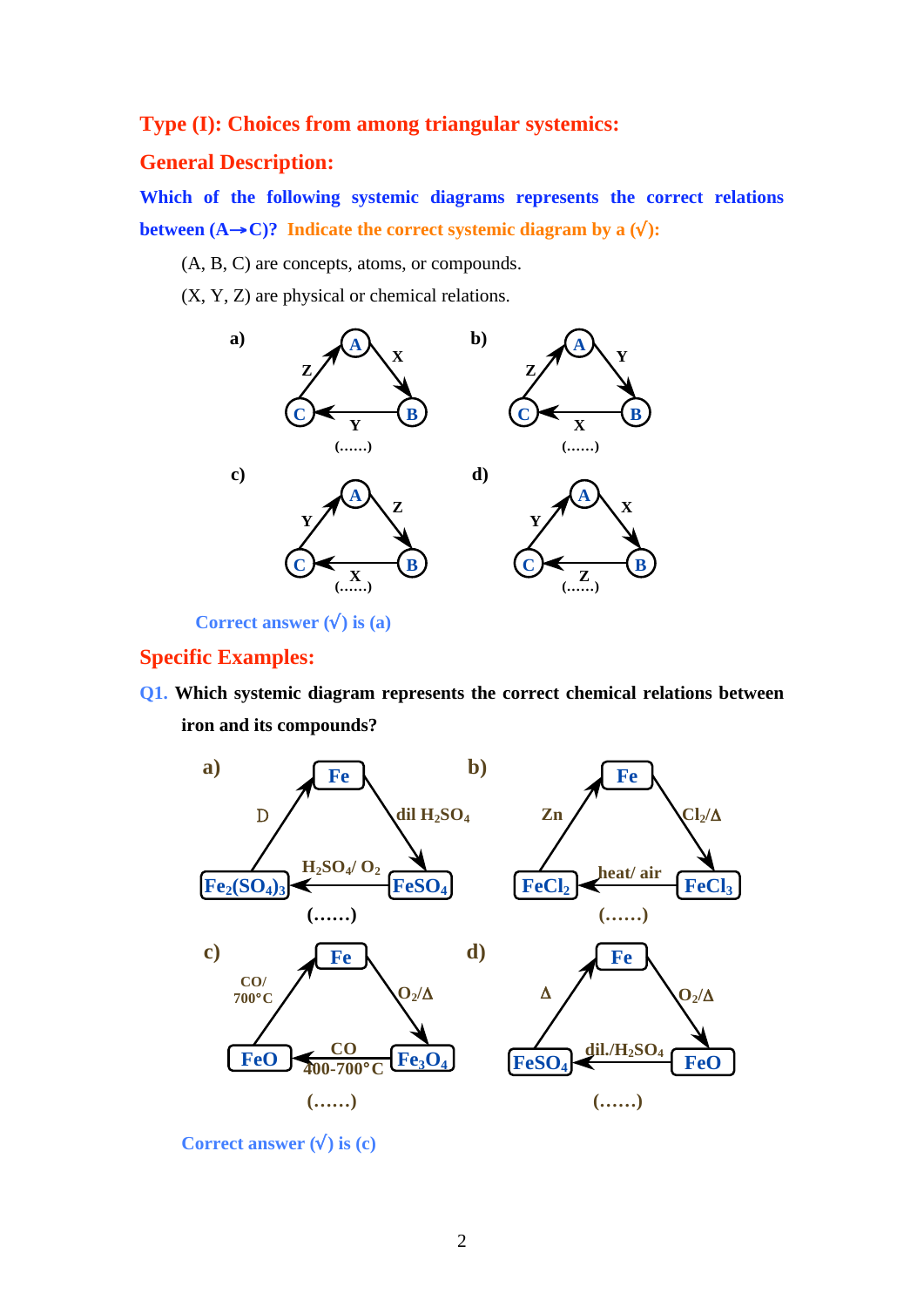**Q2. Which systemic diagram represents the correct chemical relations between sodium and its compounds?** 



**Q3. Which systemic diagram represents the correct chemical relations between ethylene, ethanol, ethyl bromide?** 



**Correct answer**  $(\sqrt{})$  is  $(b)$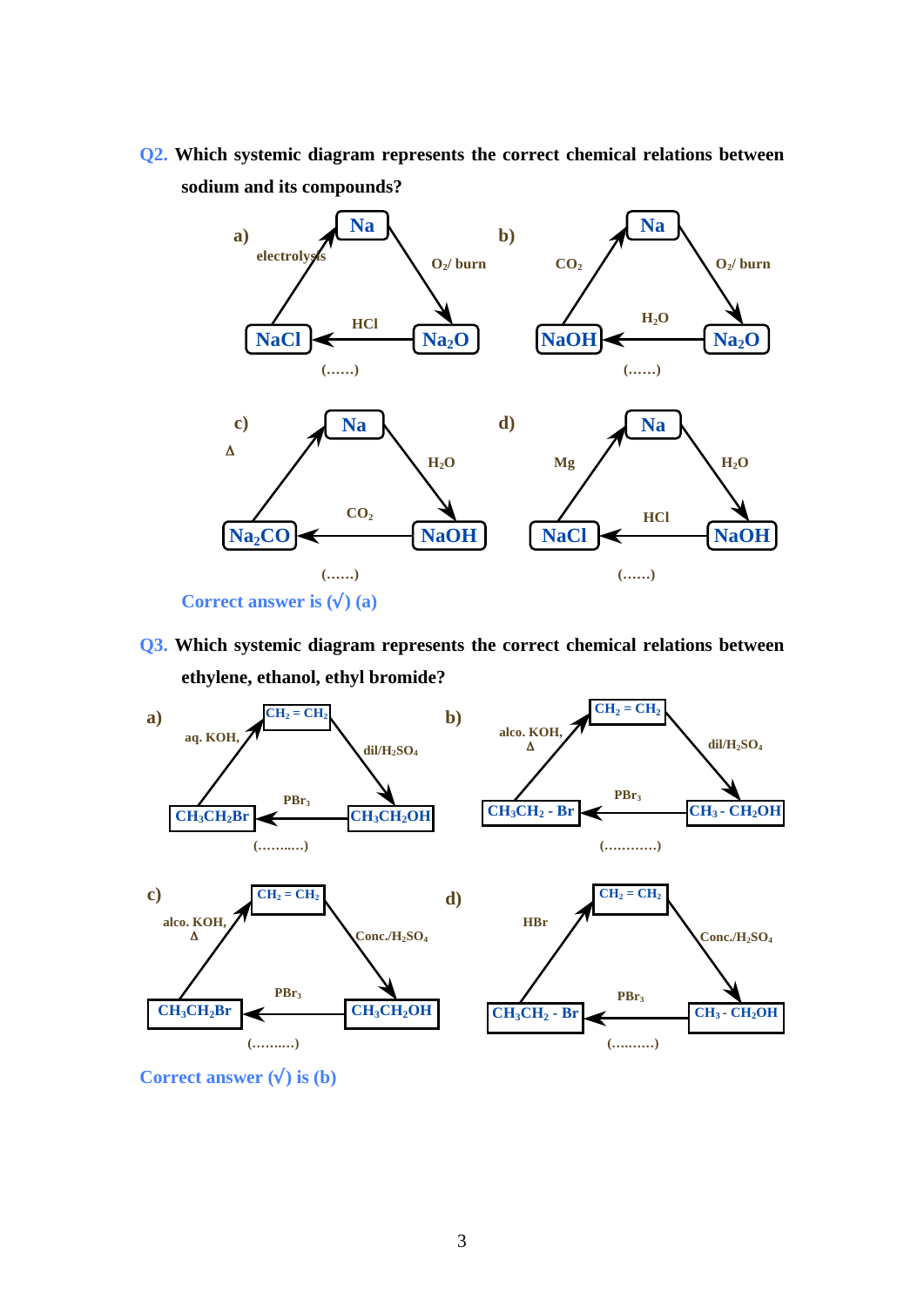**Q4. Which systemic diagram represents the correct chemical relations between benzene/ chlorobenzene, and phenol?** 



**Correct answer is**  $(\sqrt{})$  **(c)** 

**Q5. Which systemic diagram represents the correct chemical relations between pyrrole and its related compounds?** 



**Correct answer**  $(\sqrt{})$  is (a)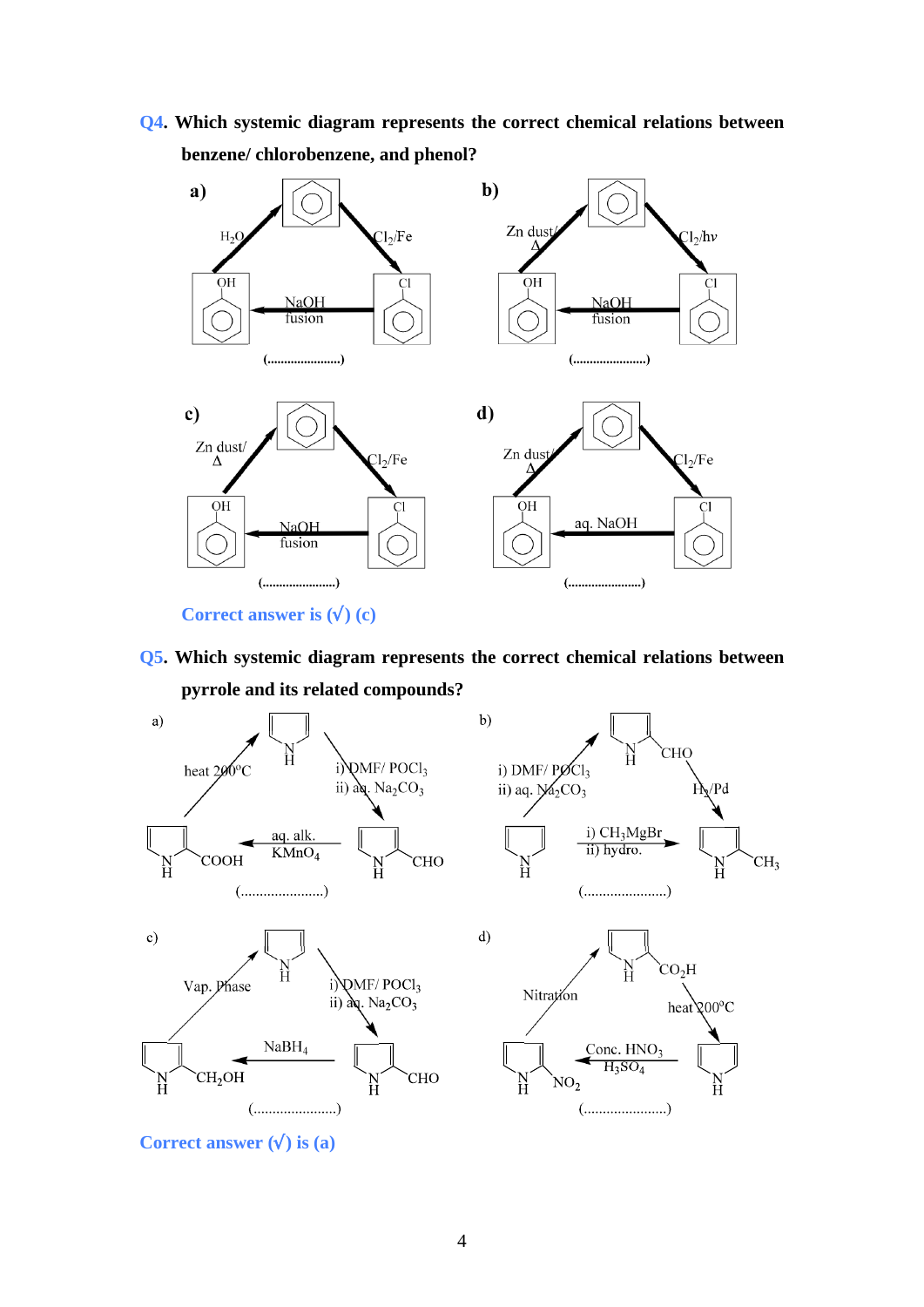## **Type (II): Choices from among quadrilateral systemics:**

- **Q1.** Which systemic diagram represents the correct relations between  $(A \rightarrow D)$ **Indicate the correct systemic diagram by a**  $(\sqrt{\ })$ **:** 
	- (A, B, C,D) are concepts, atoms, or compounds.
	- (X, Y, Z,E) are relations.



**Specific Examples:** 

**Q1. Which systemic diagram represents the correct chemical relations between iron and its compounds?**



**Correct answer**  $(\sqrt{})$  is  $(b)$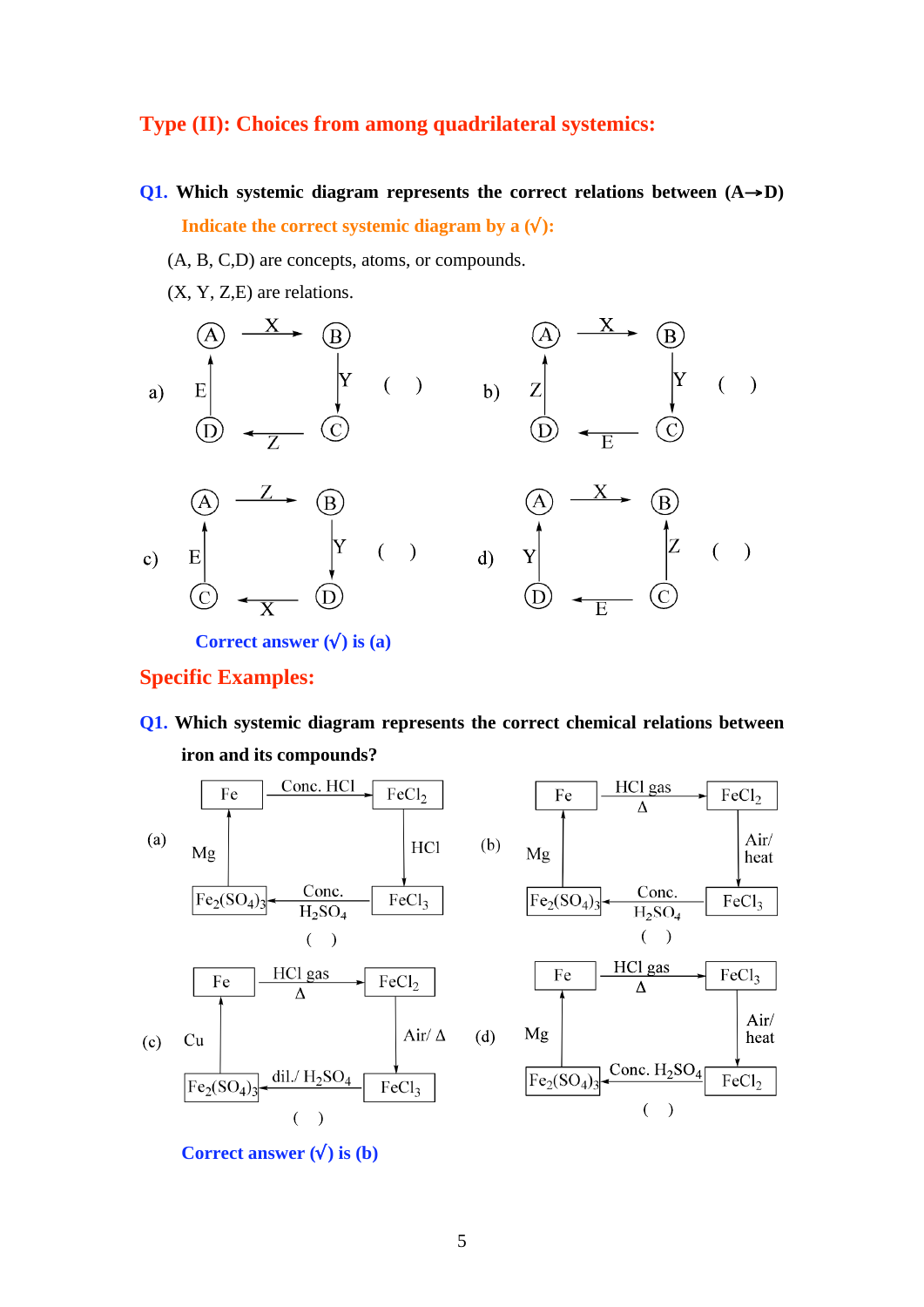**Q2. Which systemic diagram represents the correct sequence of physical properties?** 



**Correct answer**  $(\sqrt{})$  **is**  $(c)$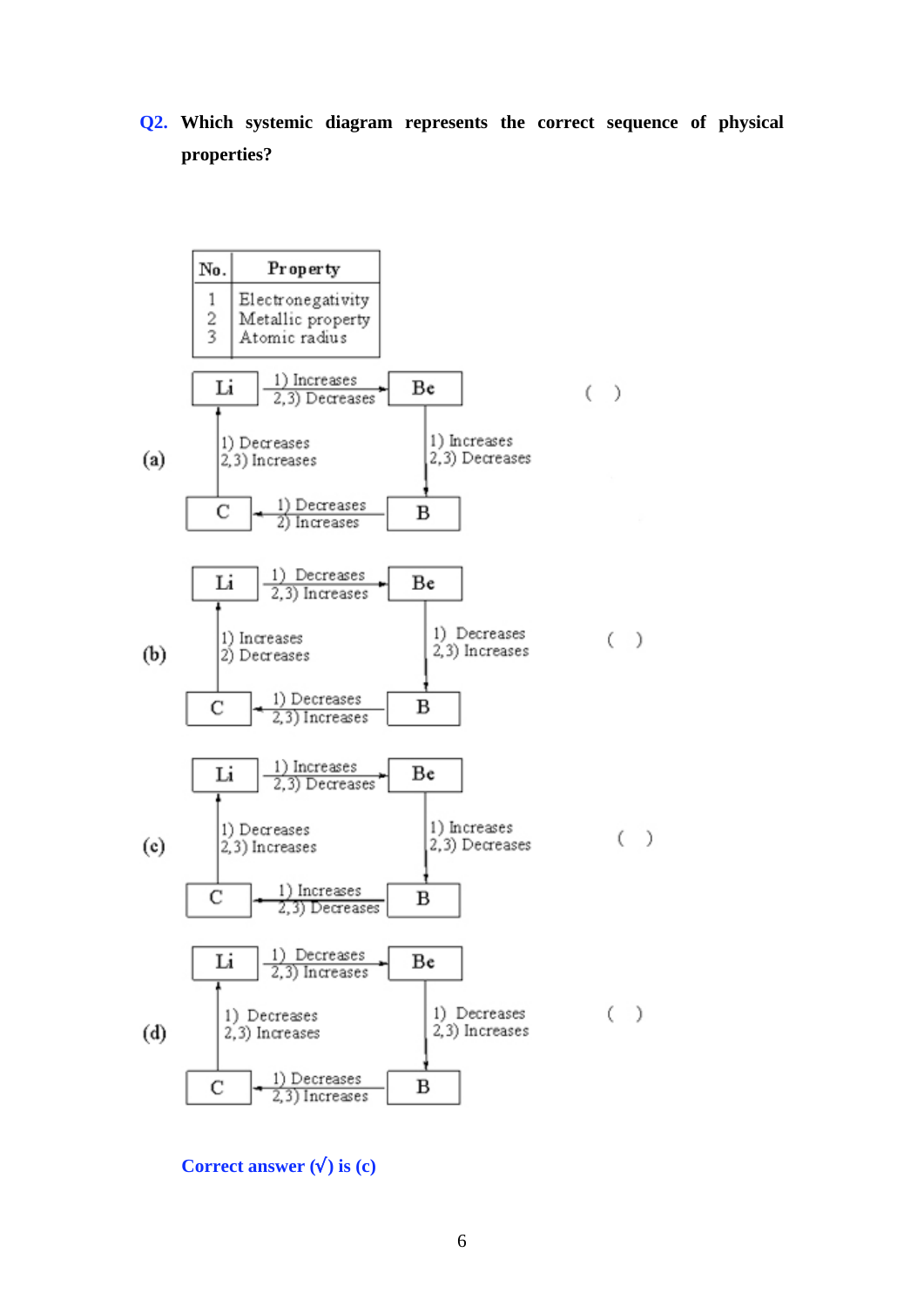

**Q3. Which systemic diagram represents the correct chemical relations between sodium and its compounds?** 

- **Correct answer**  $(\sqrt{})$  **is**  $(d)$
- **Q4. Which systemic diagram represents the correct chemical relations between calcium and its compounds?**

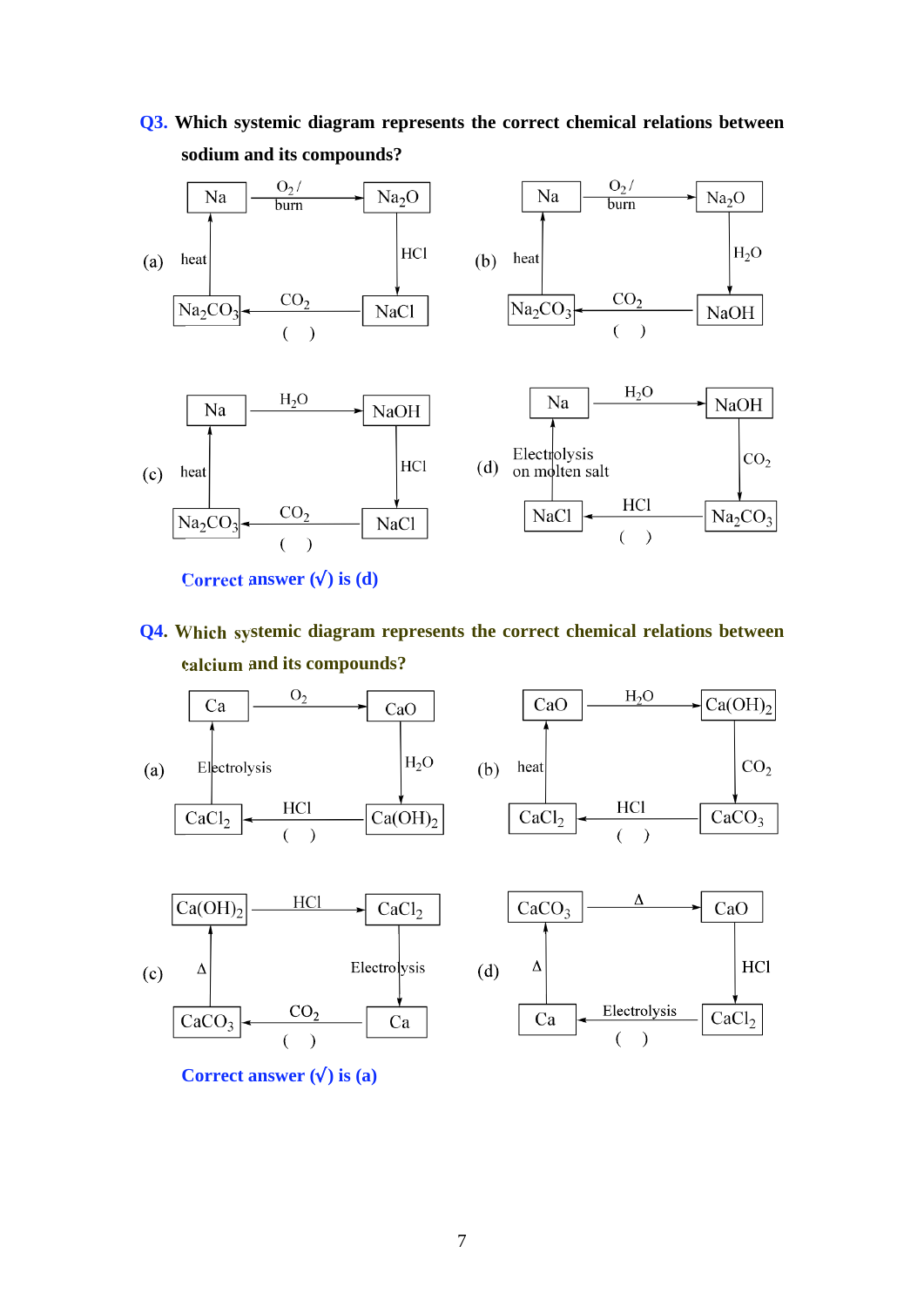**Q5. Which systemic diagram represents the reaction sequence Substitution – Substitution – Elimination – Addition?** 



**Q7. Which Systemic diagram represents the chemical relations between oxirane, aziridine, ethanolamine, and ethylene?**



**Correct answer**  $(\sqrt{})$  is  $(b)$ 

### **Type (III): Choices from among pentagonal systemics:**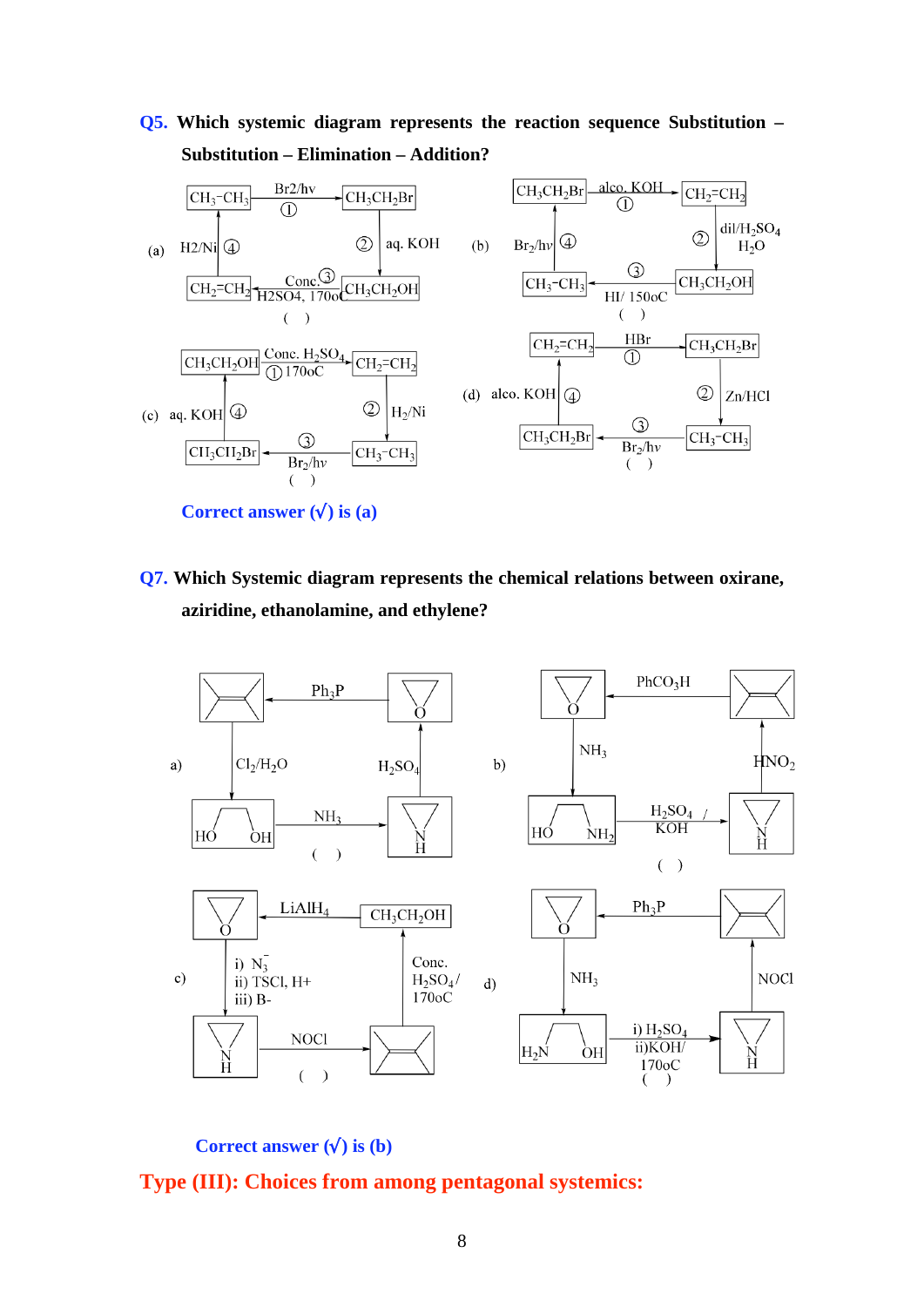## Which systemic diagram represents the correct relations between  $(A \rightarrow E)$ ? **Indicate the correct systemic diagram by a**  $(\sqrt{\ })$ **:**

 $(A \rightarrow E)$  are concepts, atoms or compounds.

(X, Y, Z,M,F) are physical or chemical relations.



**Correct answer () is (a)** 

## **Specific Examples:**

**Q1. Which systemic diagram represents the correct chemical relations between calcium and its compounds?**

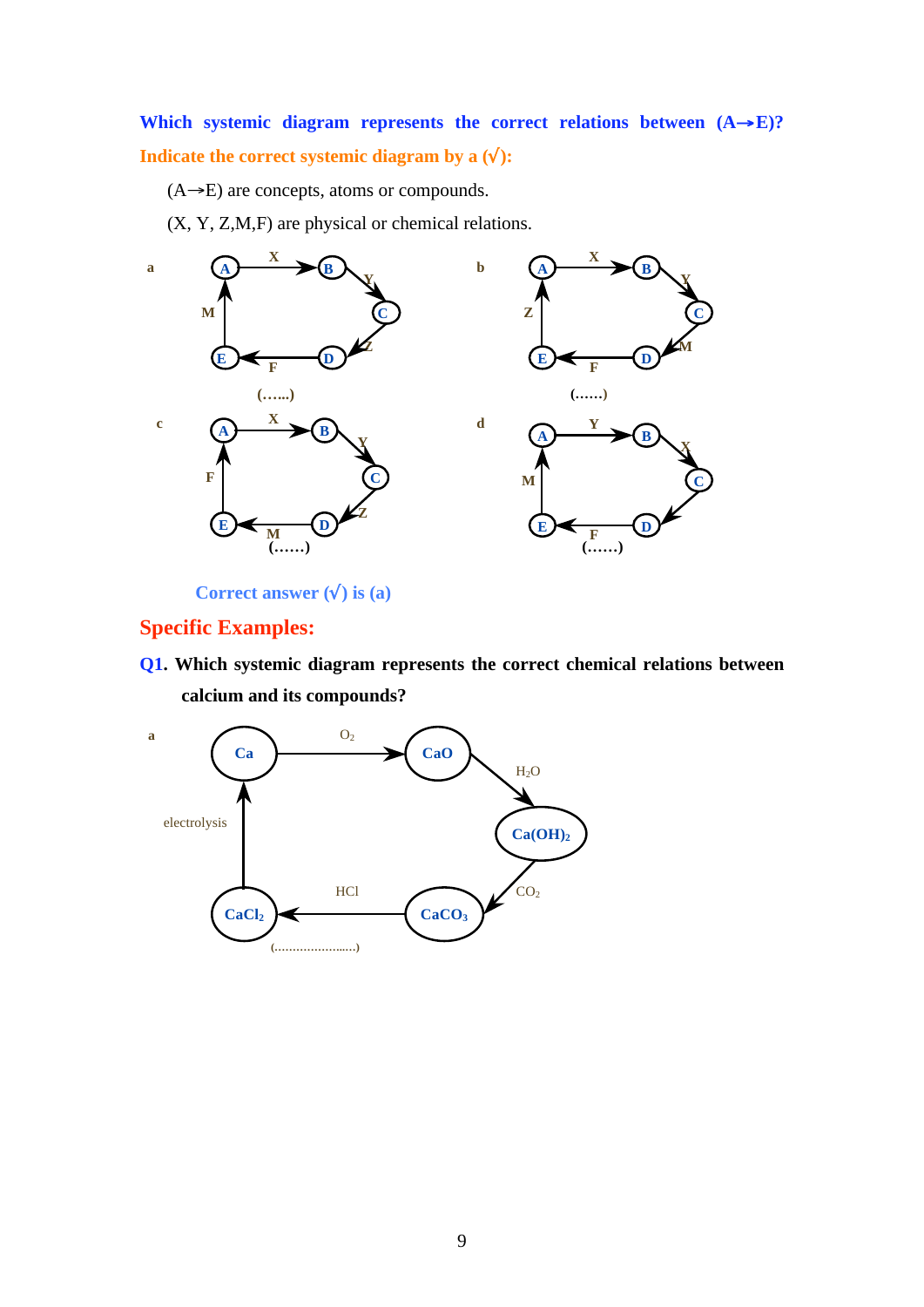

**Correct answer () is (a)**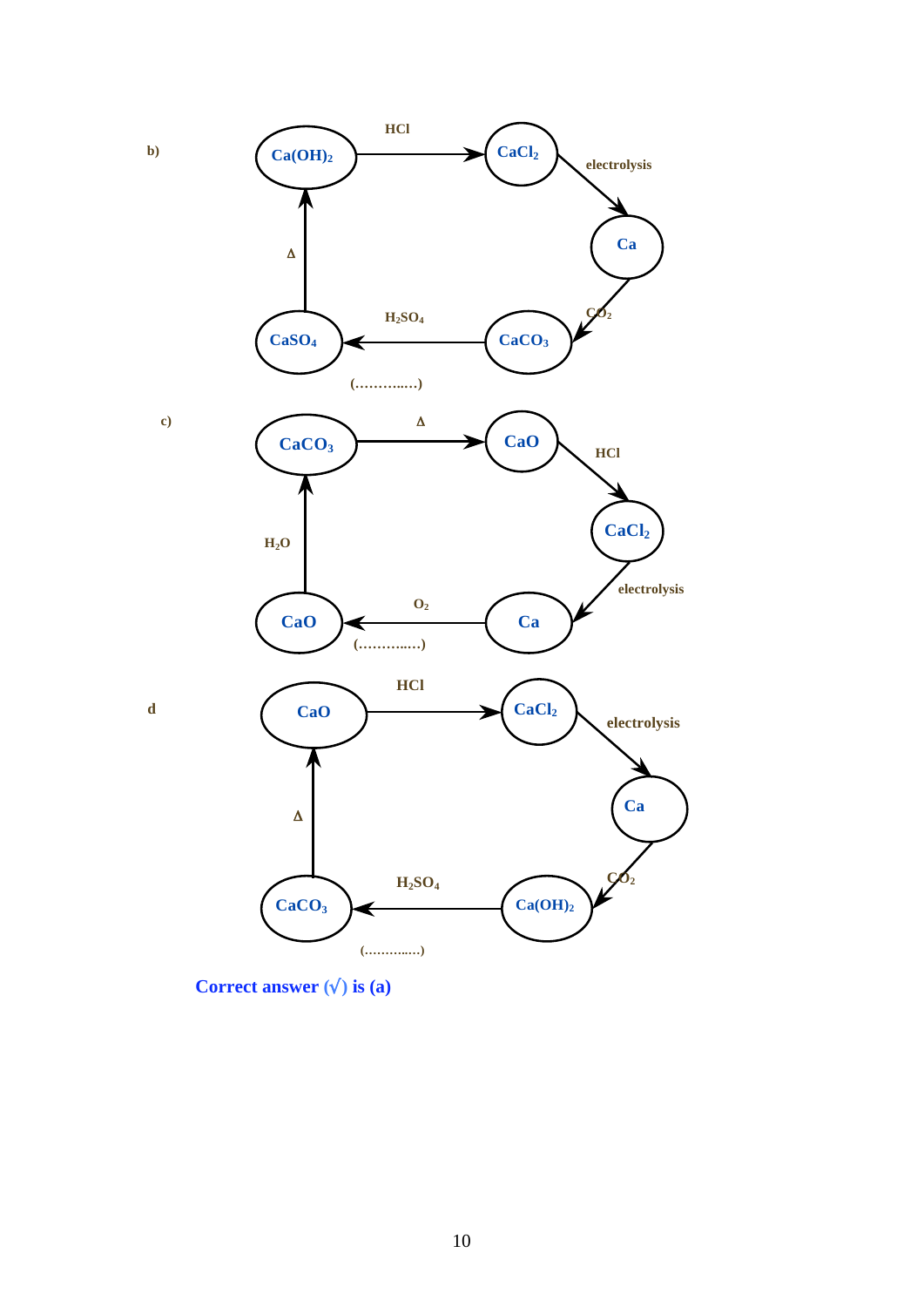**Q2. Which systemic diagram represents the correct chemical relations between ethylene, ethane, acetaldehyde, ethylbromide, and ethanol?**

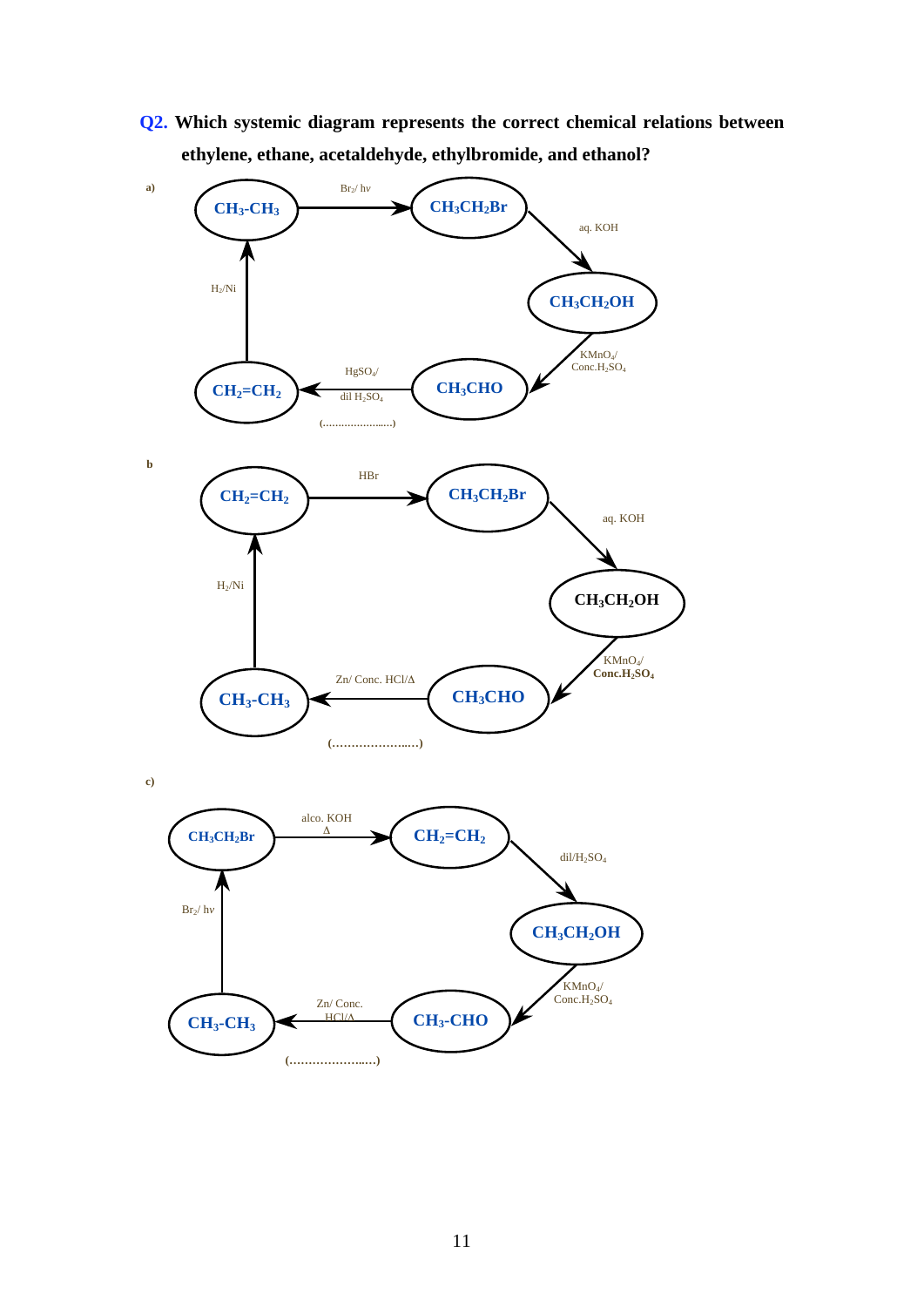

**Correct answer**  $(\sqrt{})$  is  $(c)$ 

## **CONCLUSIONS**

We have shown how the ubiquitous multiple choice format for questions can be adapted to evaluate student learning using the systemic method of teaching. These kinds of questions probe the student's ability to make maximum connections between classical concepts, elements, compounds, and their reactions. Additionally, students' recognition of patterns of connection instead of the individual convictions is an important outcome of teaching and learning. Using systemic methods are important outcomes of that process and the evaluation technique described here probes that characteristic.

### **Keywords:**

**Systemics, objective tests, evaluation** 

#### **References:**

- 1- Fahmy, A. F. M., Lagowski, J. J., *J. Pure and Appl.* **1998**, [15th ICCE, Cairo, August 1998].
- 2- Fahmy, A. F. M., Hamza, M. A., Medien, H. A. A., Hanna, W. G., Abdel-Sabour, M. : and Lagowski, J.J., *Chinese J.Chem. Edu.* **2002**, *23(12)*,12 [17th ICCE, Beijing, August 2002].
- 3- Fahmy, A. F. M., Lagowski, J. J; *J. Chem. Edu.* **2003**, *80 (9)*, 1078.
- 4- Fahmy, A.F. M., Lagowski, J. J., "Using SATL Techniques to Assess Student Achievement," [18th ICCE, Istanbul Turkey, 3-8, August 2004).